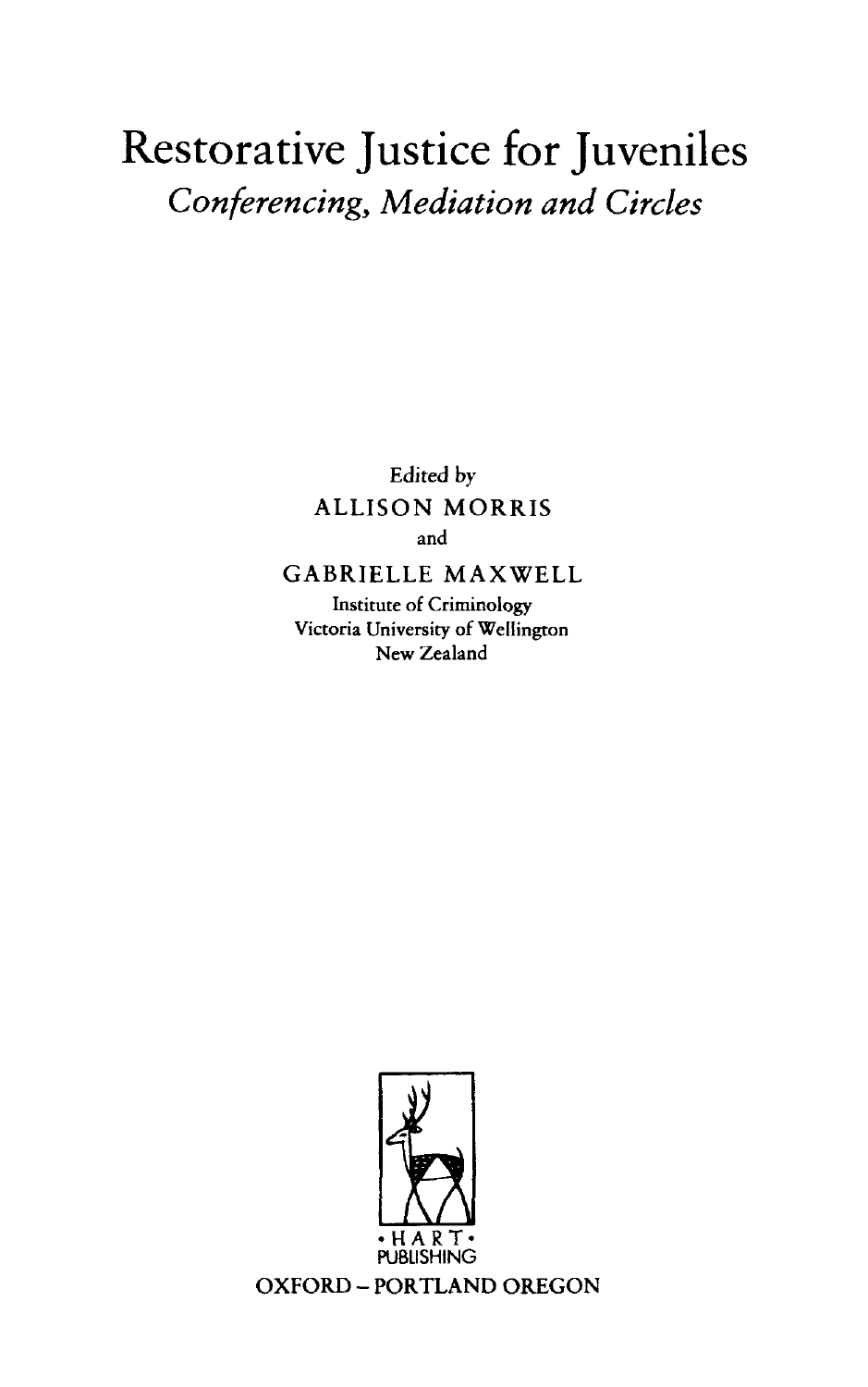## *Contents*

*List of Contributors*

| <b>List of Contributors</b> |                                                                                                                                                                       | iх  |
|-----------------------------|-----------------------------------------------------------------------------------------------------------------------------------------------------------------------|-----|
|                             | PART 1 SETTING THE SCENE                                                                                                                                              |     |
| Chapter 1                   | <b>Introducing Restorative Justice</b><br>Daniel Van Ness, Allison Morris and Gabrielle Maxwell                                                                       | 3   |
| Chapter 2                   | On Restoration and Punishment: Favourable Similarities<br>and Fortunate Differences<br>Lode Walgrave                                                                  | 17  |
|                             | <b>PART 2</b><br><b>DESCRIBING RESTORATIVE PRACTICES</b>                                                                                                              |     |
| Chapter 3                   | <b>Primary Restorative Justice Practices</b><br>Paul McCold                                                                                                           | 41  |
| Chapter 4                   | Conferencing in Australia and New Zealand: Variations,<br><b>Research Findings and Prospects</b><br>Kathleen Daly                                                     | 59  |
| Chapter 5                   | <b>Restorative Justice and Family Group Conferences in</b><br><b>England: Current State and Future Prospects</b><br>Jim Dignan and Peter Marsh                        | 85  |
| Chapter 6                   | Conferencing in South Africa: Returning to Our Future<br>Ann Skelton and Cheryl Frank                                                                                 | 103 |
| Chapter 7                   | Victim Impact of Meeting with Young Offenders: Two<br>Decades of Victim Offender Mediation Practice and Research 121<br>Mark S Umbreit, Robert B Coates and Betty Vos |     |
| Chapter 8                   | Mediation in Europe: Paradoxes, Problems and Promises<br>Elmar G M Weitekamp                                                                                          | 145 |
| Chapter 9                   | Circle Sentencing: Part of the Restorative Justice<br>Continuum<br>Heino Lilles                                                                                       | 161 |